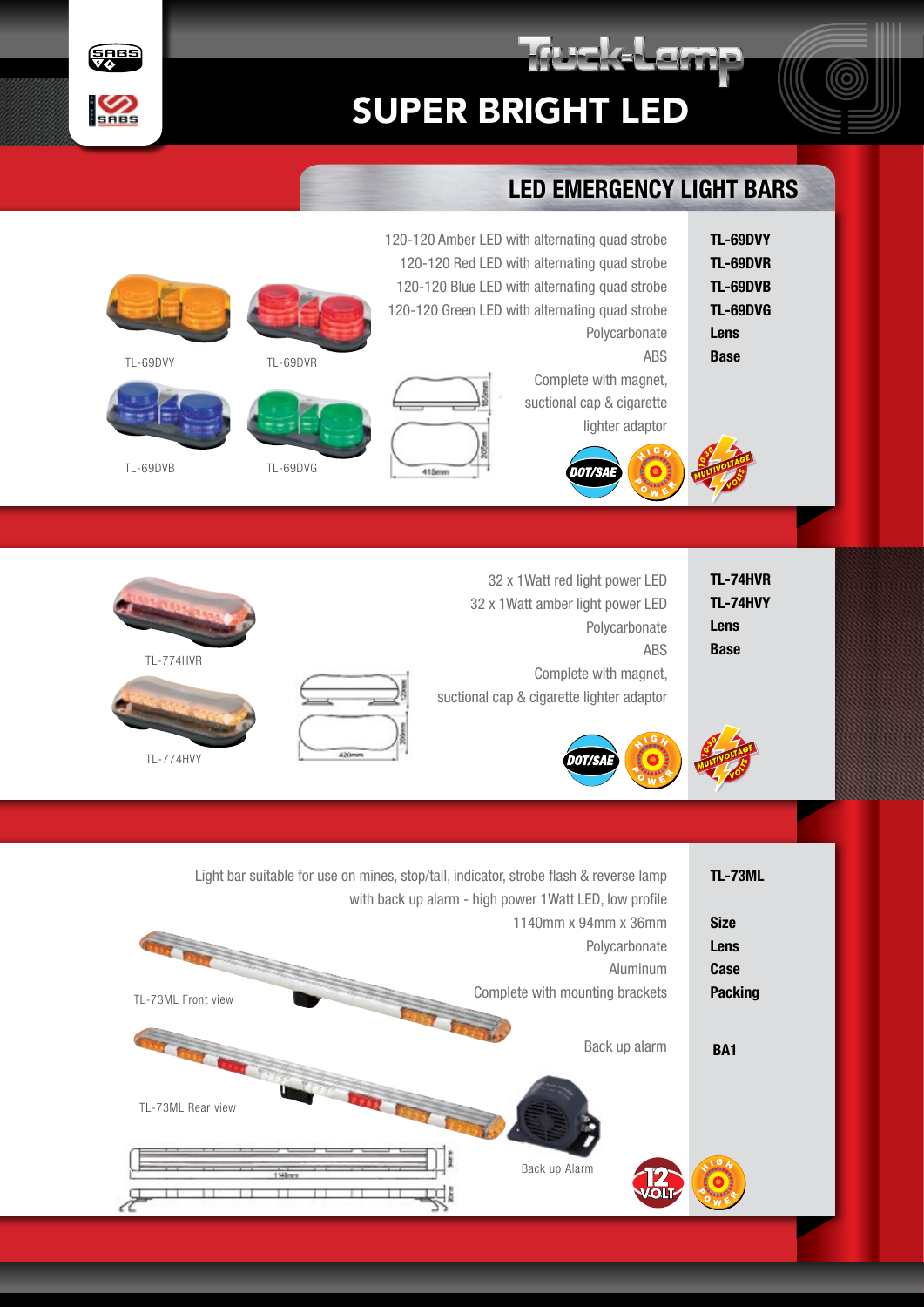## SUPER BRIGHT LED

71 x 1Watt high power green LED with clear lens



## LED EMERGENCY LIGHT BARS

rakal am



## LIGHT BARS

Uses Suitable for ambulances, police cars, construction vehicles, tow trucks, boats etc.

Each bar light is supplied with bracketry and control box with 8 flash pattern function as follows:

- WW right, left alternate flash
- RS right arrow flash
- CS centre out flash left and right
- SWW alternate right strobe flash and left strobe flash
- SWWA alternate right strobe flash, left strobe flash and all strobe flash
- SA all flash stobe
- AFS alternate centre strobe flash, simultaneous left and right strobe flash
- LS left arrow flash

TL-73HGG-12 TL-73HBB-12 TL-73HVRR TL-73HVYY TL-73HVYYC TL-73HVWW Size Lens **Case**